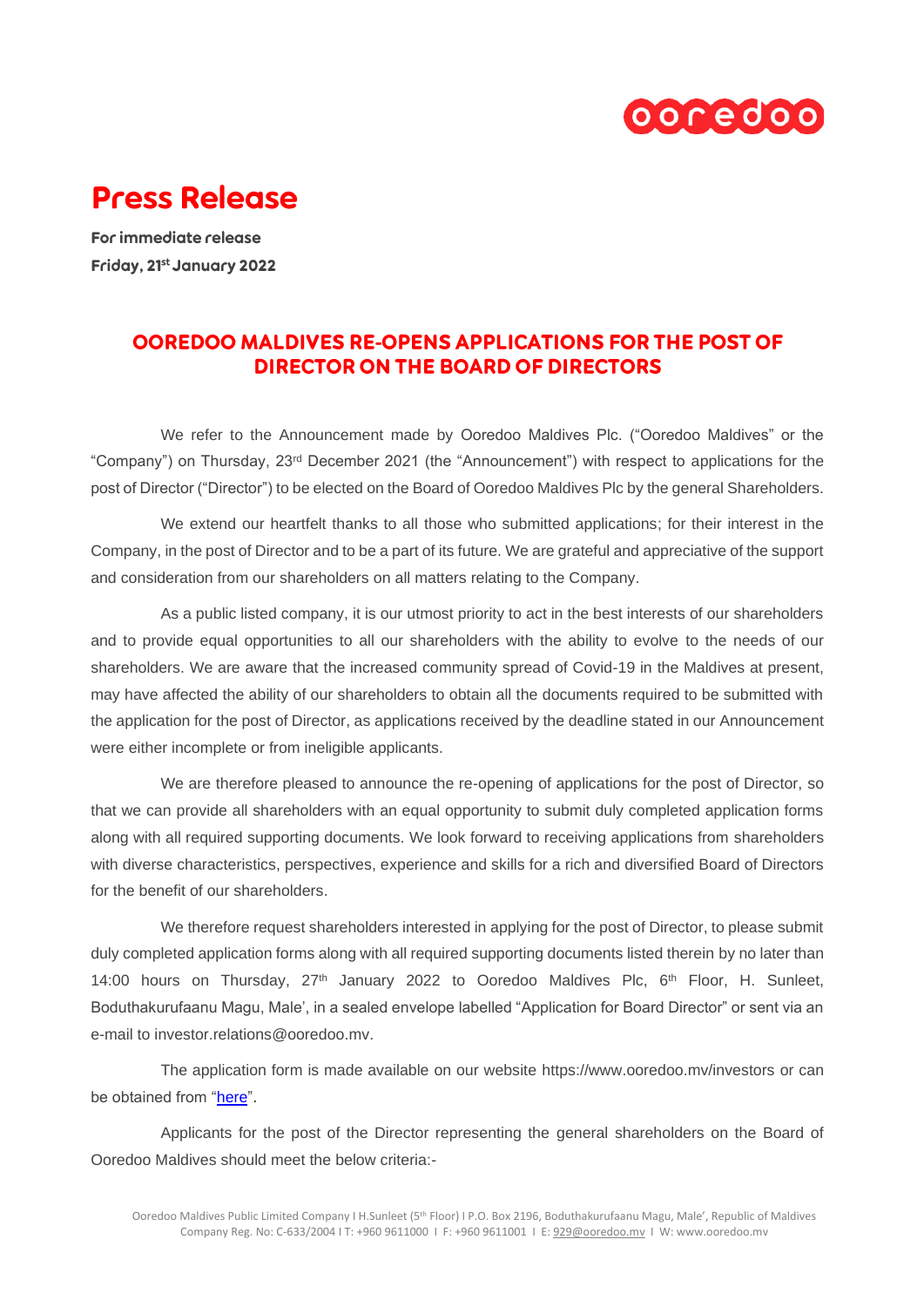- must be a shareholder of Ooredoo Maldives or be nominated by a legal entity shareholder of Ooredoo Maldives (nominations by a legal entity shareholder should be supported by a board resolution of such shareholder);
- possess the qualifications and competencies specified in the Companies Act 1996 (Act No.: 10/96) (the "Companies Act") and regulations made thereunder and the Corporate Governance Code (the "CG Code") issued by the Capital Market Development Authority of the Maldives, including the criteria set out therein for an Independent Director;
- meet the "Fit and Proper" Guidelines for Directors of Listed Companies ("Fit and Proper Guidelines") issued by the Capital Market Development Authority of the Maldives;
- be a Degree holder from an internationally recognized university;
- have at least 10 (ten) years of experience of serving in a senior position within the public or private sector in the Maldives or internationally;
- have experience of being a Board Director of at least one active company and can show a record of contribution to such company;
- currently not serving as a Board Director of more than 2 (two) companies listed on the Maldives Stock Exchange;
- must not have served on the board of a competitor of Ooredoo Maldives' or a regulator, unless a minimum period of 12 (twelve) months has elapsed from the date of leaving the aforementioned role or position with the competitor or from the regulator;
- must not be a current employee of Ooredoo Maldives or a competitor or a regulator;
- must not have been an employee of Ooredoo Maldives or a competitor or a regulator within the past 12 (twelve) months;
- in the judgement of the NRC, be well qualified to carry out his/her duties as a Board Director which shall include but not be limited to:-
	- integrity in personal and professional dealings;
	- wisdom and ability to take appropriate decisions;
	- ability to read and understand financial statements and reports;
	- an acknowledged record of business acumen and achievement to effectively contribute to the Company's management;
	- ability to deal with others with a sense of responsibility, firmness and cooperation;
	- ability to interact with and consult with the Company's employees to achieve high management standards;
	- a track record of a range of skills and experience as well as the ability to think strategically and with foresight.

For the purpose of encouragement of gender diversity on the Board of Directors, Ooredoo Maldives welcomes and encourages applications from women.

The Nomination and Remuneration Committee ("NRC") of the Company will evaluate the applications and provide recommendations to the Board of Directors. The Board of Directors will select and